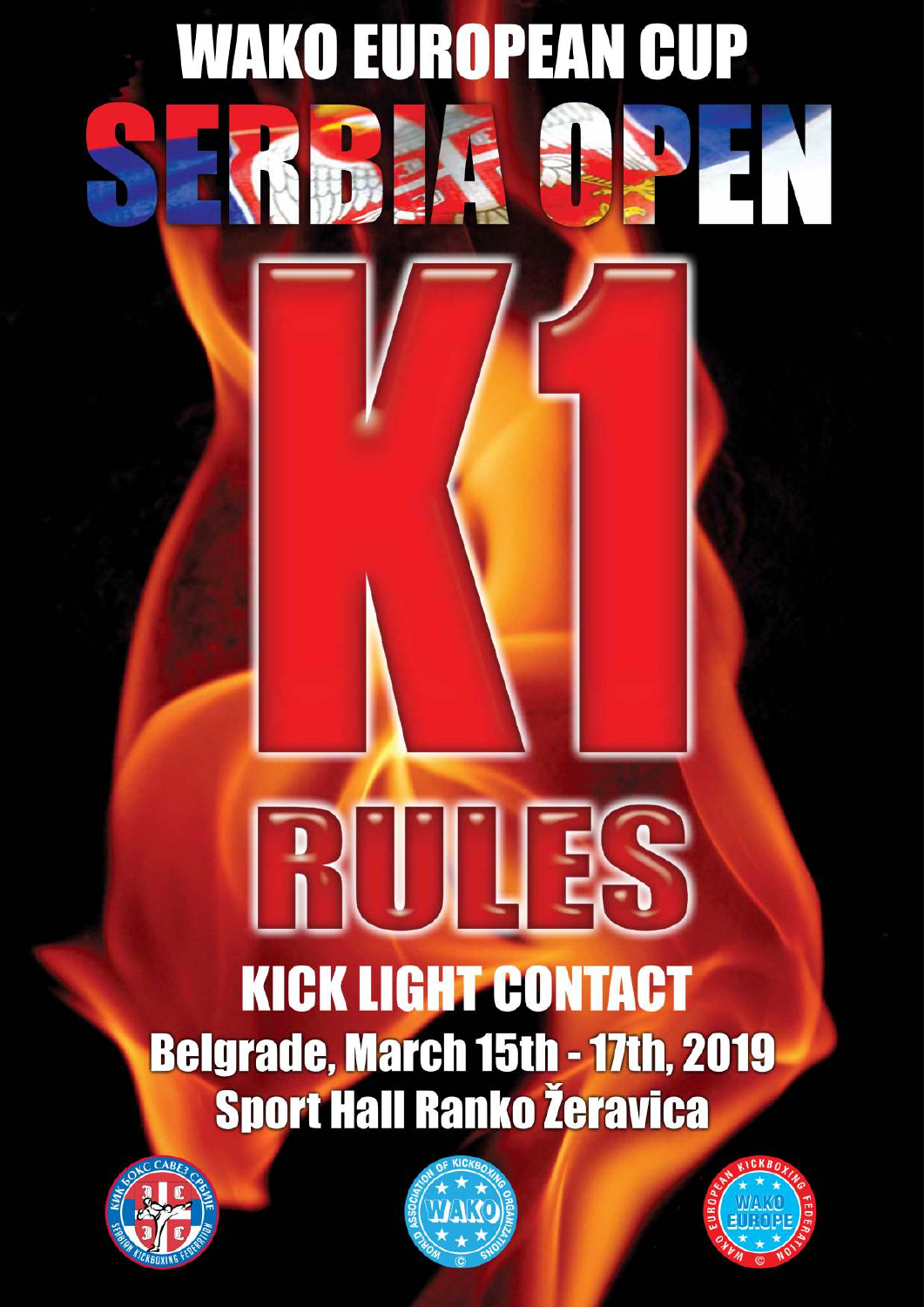

## *Dear WAKO friends,*

*It is my pleasure and great honor to invite You and Your Team to take part in WAKO European Kickboxing Cup "SERBIA OPEN" in Belgrade, Serbia, which will be held from 15th to 17th March 2019.*

"SERBIA OPEN" is tournament with long tradition and great success and is still the place *where the sport and friendship meets.*

**Serbian Kickboxing Federation**, as promoter of the event, is ready to host participants *from all over the world and to show them warm hospitality and unforgettable moments.* 

*Please, read all information carefully and if you need any additional help about travel conditions and accommodation in Belarade, don't hesitate to contact us at:* 

*Tel. +381 11 4066 528 Mob. +381 64 277 64 82 Email: office@kick.rs*

*I look forward to seeing You and Your team in Belgrade.*



Serbian kickboxing federation President Mr. Srdjan Bugarčić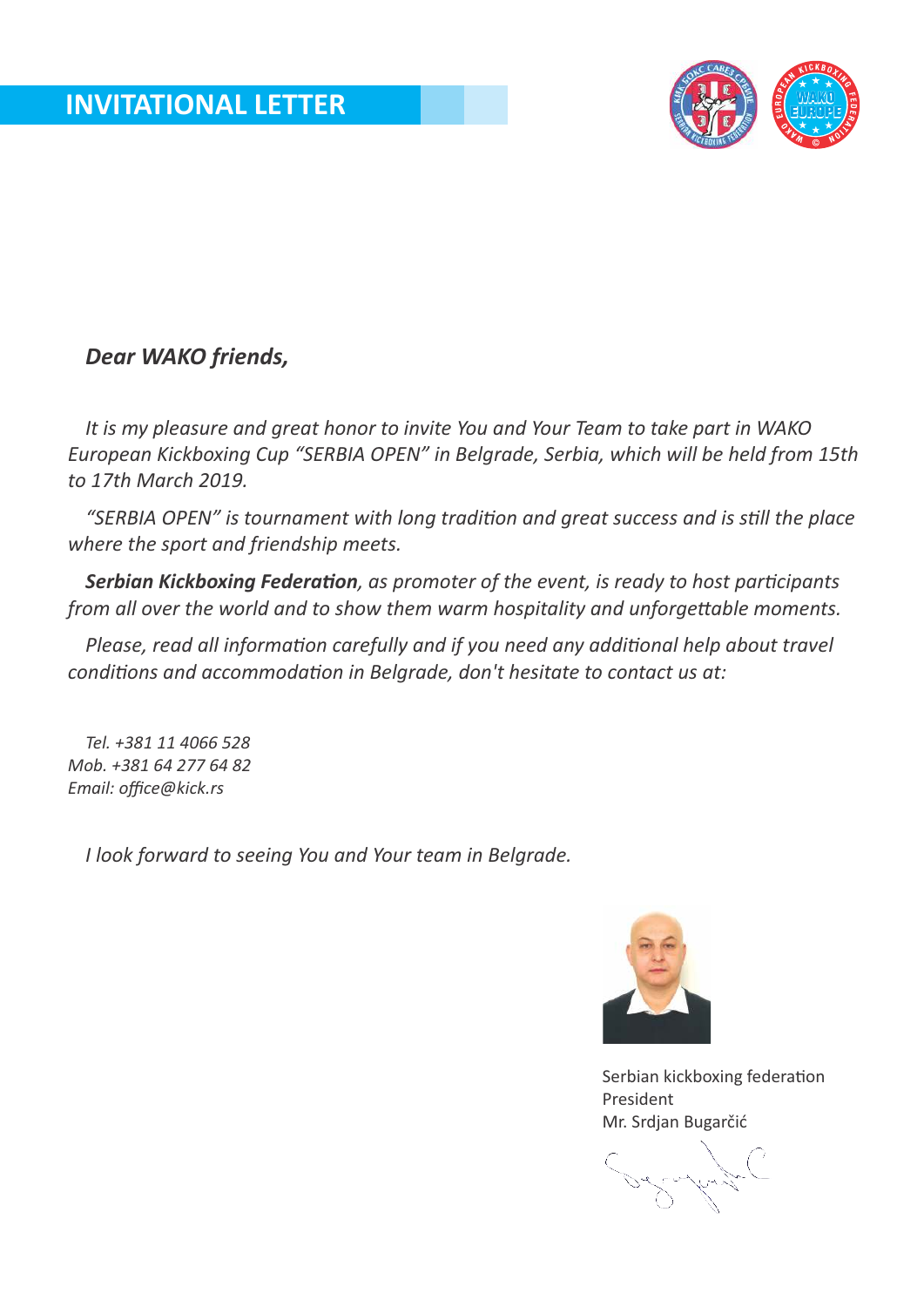## **INVITATIONAL LETTER**



## **EVENT DATE AND PLACE**

**"Serbia OPEN" European Kickboxing Cup 15-17th March 2019, Belgrade, Serbia.**

**"Ranko Zeravica" Sport hall, Pariske komune 20 st. Belgrade (New Belgrade) www.halasportova.rs/?jezik=eng**

# **EVENT WEIGHT CATEGORIES**

#### **K-1 RULES**

**Younger juniors – male** (3x2min) -42,-45,-51,54-57,-60,-63,5,--67,-71,-75,-81,+81kg

**Younger juniors – female** (3x2min) -36,-40,-44,-48,-52,-56,-60,+60kg

**Older juniors – male** (3x2min) -51,-54,-57,-60,-63,5,-67,-71,-75,-81,-86,-91,+91kg

**Older juniors – female** (3x2min) -48,-52,-56,-60,-65,-70,+70kg

**Seniors – male** (3x2min) -51,-54,-57,-60,-63,5,-67,-71,-75,-81,-86,-91,+91kg

**Seniors – female** (3x2min) -48,-52,-56,-60,-65,-70,+70kg

#### **KICK LIGHT CONTACT**

**Older cadets – male** (2x2min) -42,-47,-52,-57,-63,-69,+69kg

**Older cadets – female** (2x2min) -42,-46,-50,-55,-60,-65,+65kg

**Juniors – male** (3x2min) -57,-63,-69,-74,-79,-84,-89,-94,+94kg

**Juniors – female** (3x2min) -50,-55,-60,-65,-70,+70kg

**Seniors – male** (3x2min) -57,-63,-69,-74,-79,-84,-89,-94,+94kg

**Seniors – female** (3x2min) -50,-55,-60,-65,-70,+70kg

An athlete can start in only one discipline, one age category and one weight category.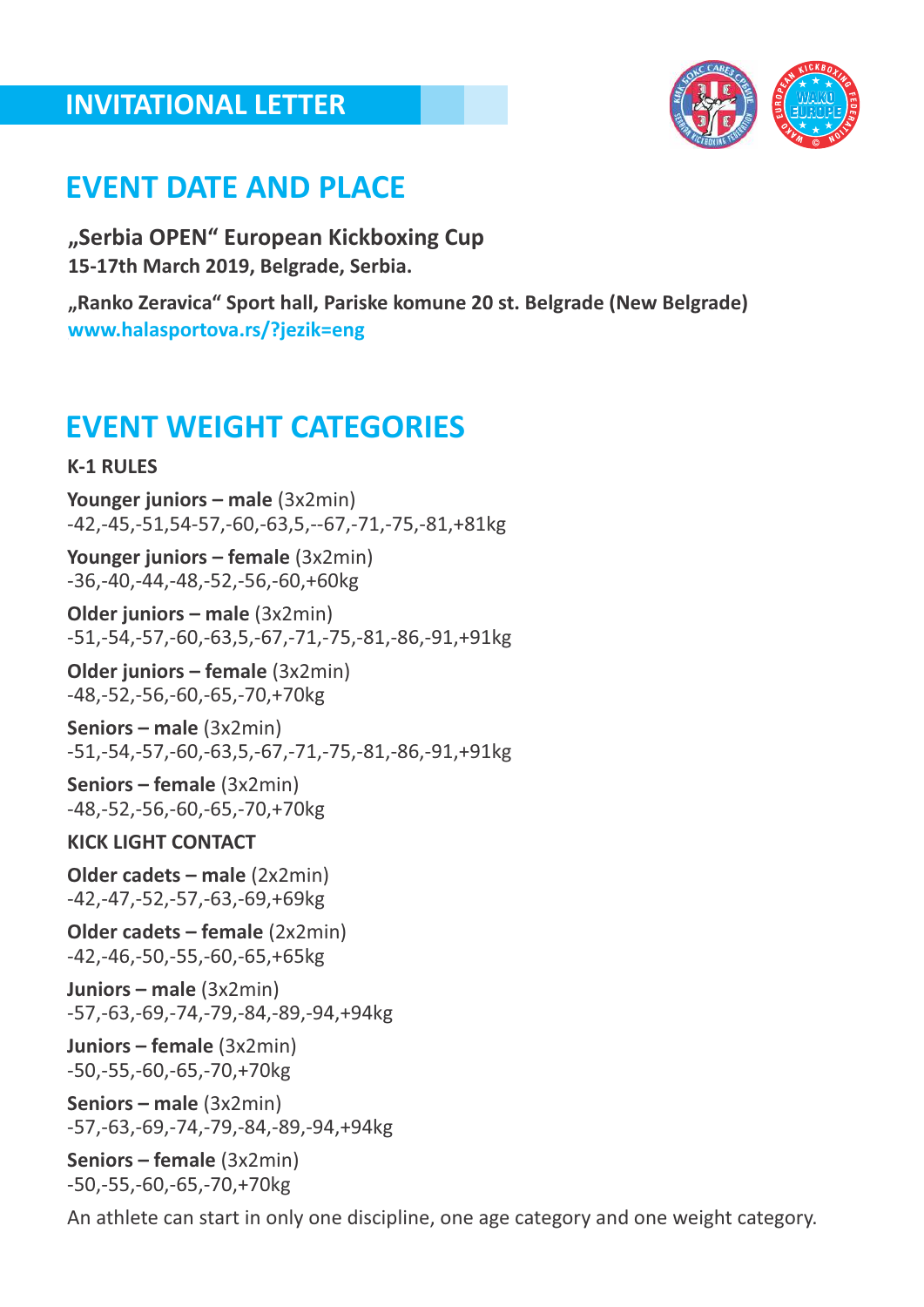

## **ENTRY FEE**

**Seniors: 25 EUR Cadets and juniors: 15 EUR**

**Entry fee MUST be paid in EUR, in cash, during registration in the sport hall at the official desk.**

# **CONDITIONS OF PARTICIPATION**

- Sports ID card and personal document obligatory
- Medical certificate/confirmation not older than 1 year

• All teams are responsible for their own accommodation and transportation to the tournament. For additional help and assistance, you can contact Serbian kickboxing Federation office  $at$ :

Tel. +381 11 4066 528 Mob. +381 64 277 64 82 Email: **office@kick.rs**

Person in charge: Petar Petrović, General Secretary of Serbia kickboxing federation

• All competitors participate at their own risk and peril, and should have personal insurance.

• All participants have to fulfill 2 WAKO documents in advance and give to the staff at the registration desk:

- WAKO medical form (not older than 12 months)

- WAKO Liability waiver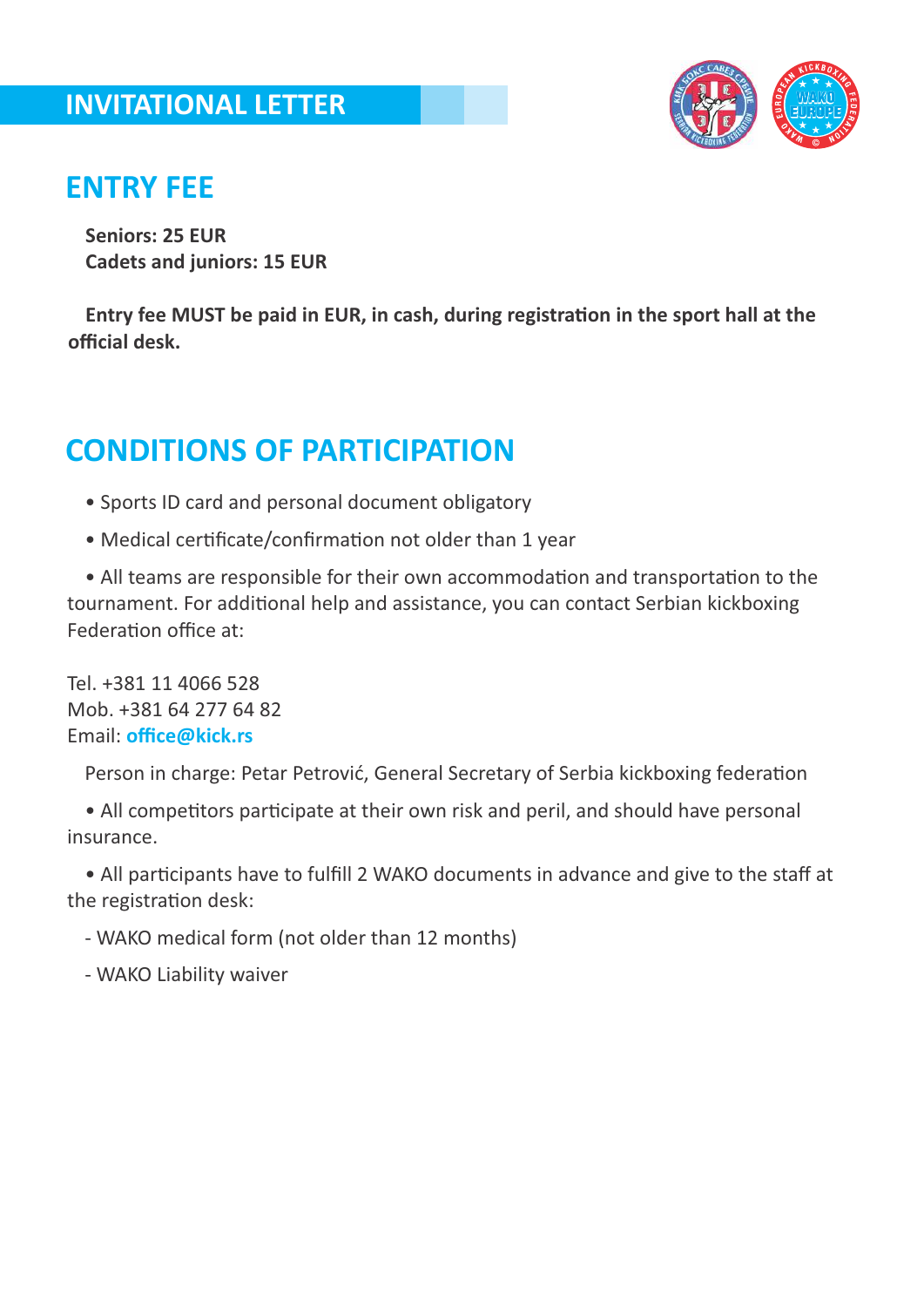

# **AWARDS**

## **K-1 RULES**

*Younger juniors (male/female), Older juniors (male/female):* **FOR WINNER IN EACH CATEGORY: MEDAL, TROPHY, CERTIFICATE SECOND, THIRD PLACE: MEDAL, CERTIFICATE**

*Seniors male:*  **300 EUR CASH PRIZE FOR WINNER IN EACH CATEGORY (in case of 4 and more fighters), MEDAL, TROPHY, CERTIFICATE. SECOND, THIRD PLACE: MEDAL, CERTIFICATE**

*Seniors female:* **300 EUR CASH PRIZE FOR WINNER IN EACH CATEGORY (in case of 4 and more fighters), MEDAL, TROPHY, CERTIFICATE. SECOND, THIRD PLACE: MEDAL, CERTIFICATE**

## **SPECIAL CASH PRIZE:**

**THE BEST MALE FIGHTER (the most victory by k.o., the most victory) – 300 EUR THE BEST FEMALE FIGHTER (the most victory by k.o., the most victory) – 200 EUR**

## **KICK LIGHT CONTACT**

**Older cadets (boys, girls),**

**Juniors (male/female),**

**Seniors (male/female):**

**FOR WINNER IN EACH CATEGORY: MEDAL, TROPHY, CERTIFICATE**

**SECOND, THIRD PLACE: MEDAL, CERTIFICATE**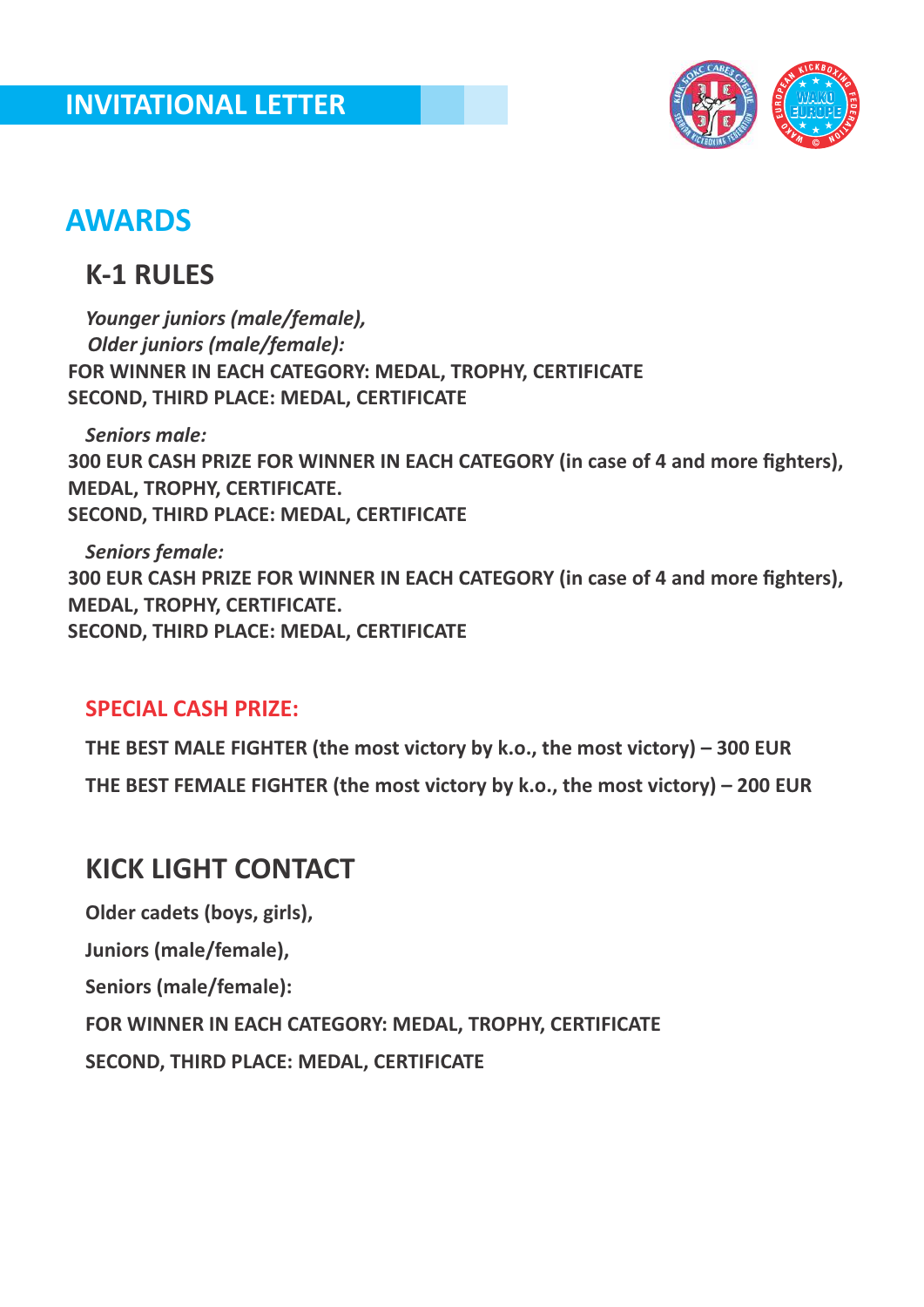## **INVITATIONAL LETTER**



# **EVENT SCHEDULE**

#### **March 15, Friday**

- ARRIVAL of all Teams, REGISTRATION and OFFICIAL WEIGH IN will be at

"Garni Hotel JUGOSLAVIJA", Bulevar Nikole Tesle 3, Zemun, 11080 Belgrade

- Official weight in (17,00 – 21,00h)

- Draw (22,00h)

**www.hoteljugoslavija.rs**

#### **March 16, Saturday**

Sport Hall "Ranko Žeravica", Pariske komune 20 street, Belgrade Competition K-1 Rules, Kick Light Contact: - Elimination bouts  $(11,00 - 20,00h)$ 

#### **March 17, Sunday**

Sport Hall "Ranko Žeravica", Pariske komune 20 street, Belgrade Competition:

- Kick Light Contact and K-1 Rules Semi finals and Finals (12,00-18,00h)

- Gala Night of Fights: 10 K-1 Rules Final Fights (20,00h)

# **OTHER INFORMATION**

- If You (your club/team) need Visa to enter Serbia, please fulfill the attached form with correct data and send us ASAP.

- Please pay attention to book your accommodation at time, Belgrade is full of tourists in all seasons.

- Special accommodation offer is attached as the separate document of the Invitational letter.

# **REGISTRATION:**

## **REGISTRATION FOR PARTICIPATION ARE OPEN ONLY ON SPORTDATA.**

Registrations are opened from Monday, 18th February 2019 and will close on March 13th 2019, at midnight.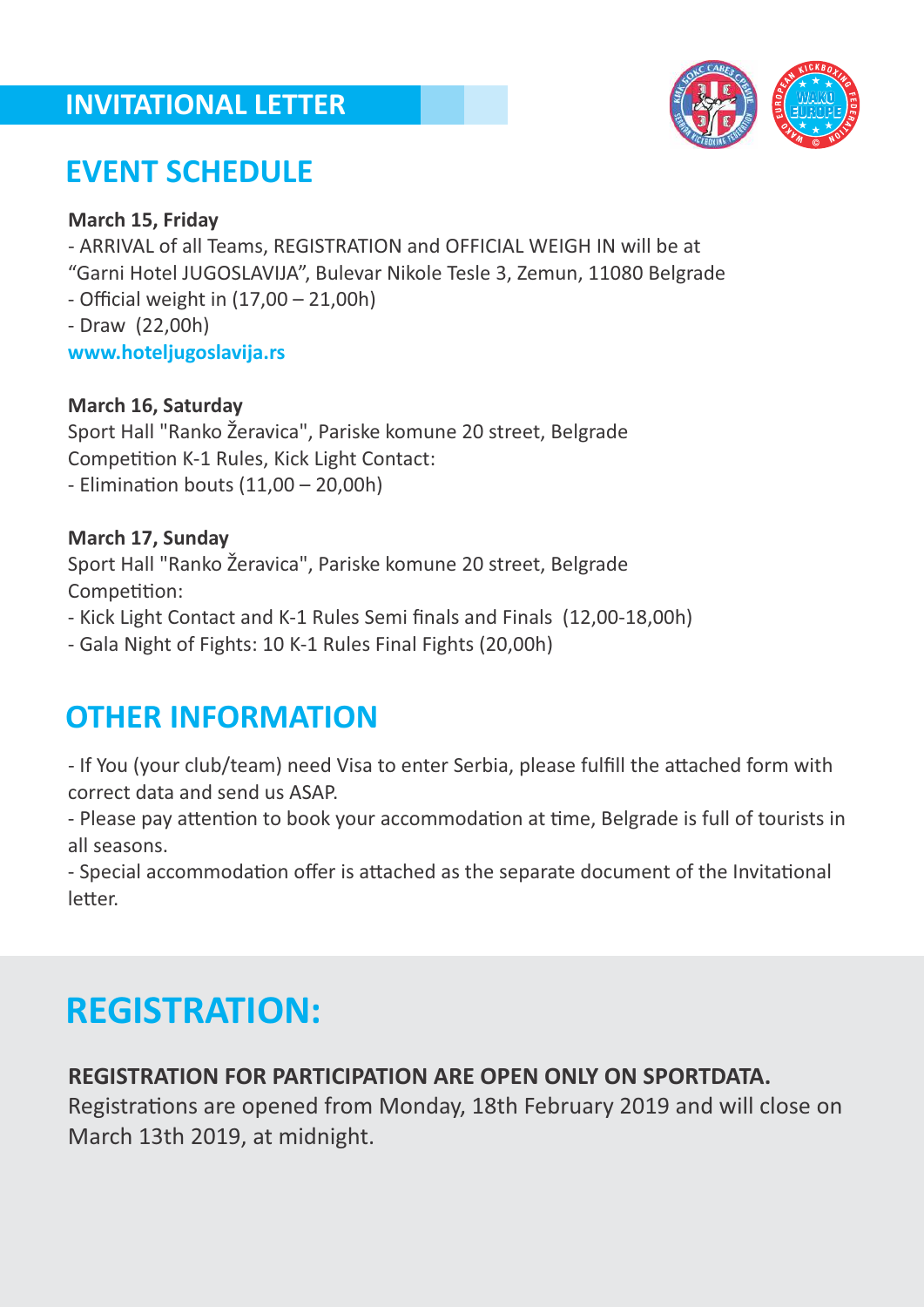

# **ORGANIZER:**

#### **1. Serbian Kickboxing Federation www.kick.rs** Contact person: Petar Petrovic, Gen. secretary

**2. Ministry of youth and sports of the Republic of Serbia www.mos.gov.rs**

**3. Belgrade city** www.tob.rs/useful-informations/basic-information